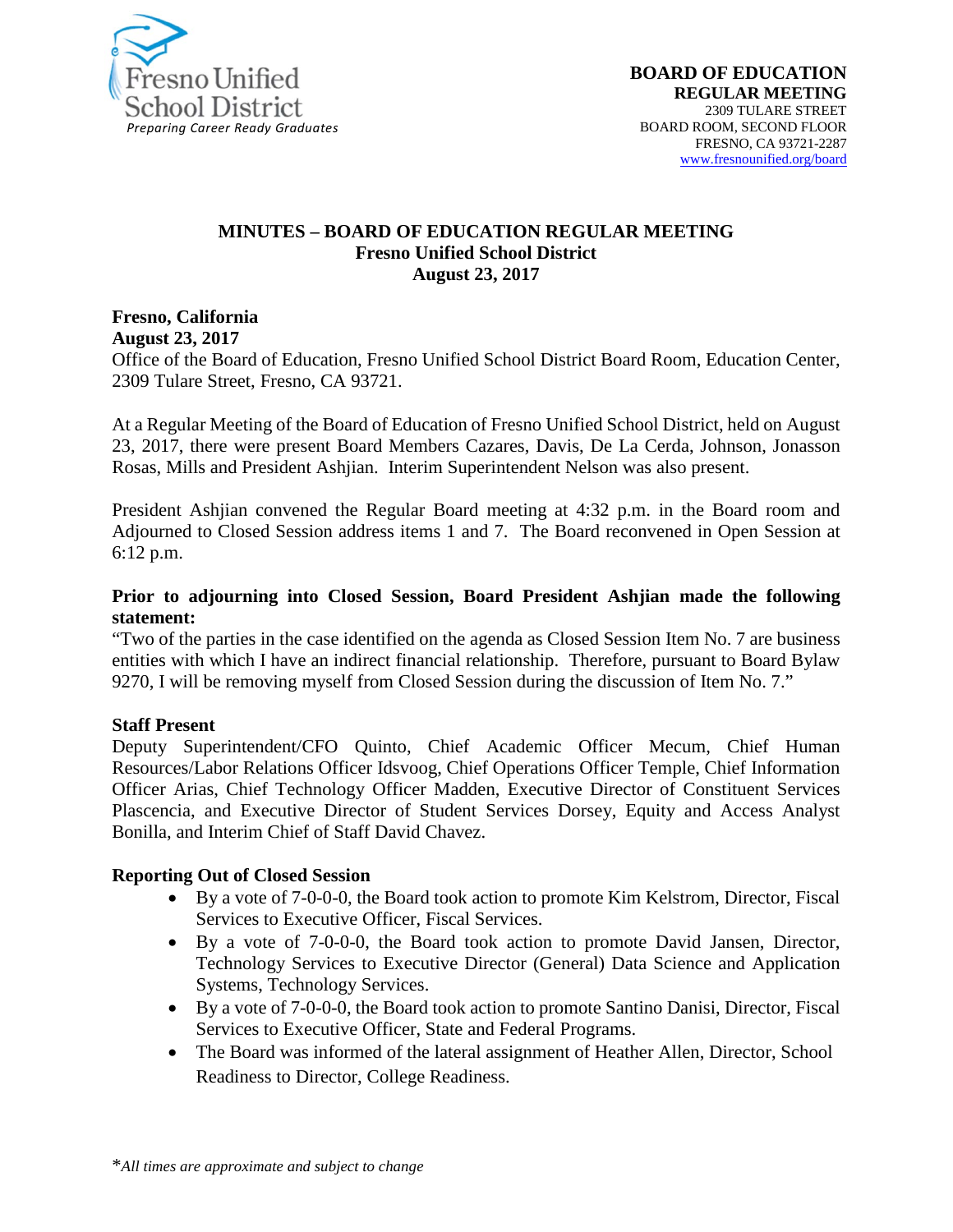#### **PLEDGE OF ALLEGIANCE**

Campus Culture Manager Leslie Loewen led the flag salute.

Leslie Loewen introduced the 2017/18 class of Student Advisory Board Members.

#### **APPROVE Minutes**

Approved as recommended, with a minor name correction, the draft minutes for the May 17, 2017 Regular Meeting. Member Jonasson Rosas moved for approval, seconded by Member Johnson, which carried a vote of 7-0-0-0, as follows: AYES: Board Members: Cazares, Davis, De La Cerda, Johnson, Jonasson Rosas, Mills and President Ashjian.

## **HEAR Report from Interim Superintendent**

- Expressed his joy and honor to be selected as the finalist for the Superintendent position and thanked the Board of Trustees for their continued support.
- Reflected on a fantastic start of the school year and expressed gratitude to the teachers, staff and administrators who are setting the tone for a successful start to the school year.
- Updated the public on two projects: eLearn Academy and dual immersion. The district launched its first online school, eLearn Academy, which offers personalized, rigorous and accredited online courses for students in grades 7 to 12 who need flexible attendance options. The students have personalized instruction with access to teachers through chat, email, phone and Skype or they can drop by the academy to get support as needed. He thanked Tom Nixon and Yolanda Jimenez-Ruiz for their hard work in making eLearn happen. Dual immersion programs have expanded to Greenberg Elementary, Rowell Elementary, Wawona School and McLane High schools. Greenberg Elementary is home to the district's first Hmong dual immersion curriculum. The district's dual immersion program model is research-based and one of the most effective ways of meeting the needs of English Learner students as well as other students who want to become literate in another language.
- Thanked Kaiser Permanente for the \$90,000 grant that provided water hydration stations at all of the district's middle schools, providing students access to cold, filtered water throughout the day. Kaiser also donated free reusable water bottles to all of the district's middle school students.
- Shared that he had a positive and productive meeting with several members of our local LGBTQ community to work together in supporting all students on school campuses. During the meeting, everyone discussed developing a framework to ensure all LGBTQ students feel safe at Fresno Unified Schools. The plans include further supporting and expanding current Gay Straight Alliance clubs on school campuses, identifying staff members at secondary school sites who would receive unique training in order to support LGBTQ students, pursuing additional training for staff to serve transgender students separate from gay, lesbian and bisexual students and exploring a partnership with local community organizations to resurrect a 1-800 call line to provide additional support for LGBTQ students.
- Thanked the many community members who took the time to come to the meeting and share their opinions and urged everyone to show civility and mutual respect for each other. Reminded everyone that we are all an example for children in our district and that providing a safe place for all starts right here in the board room.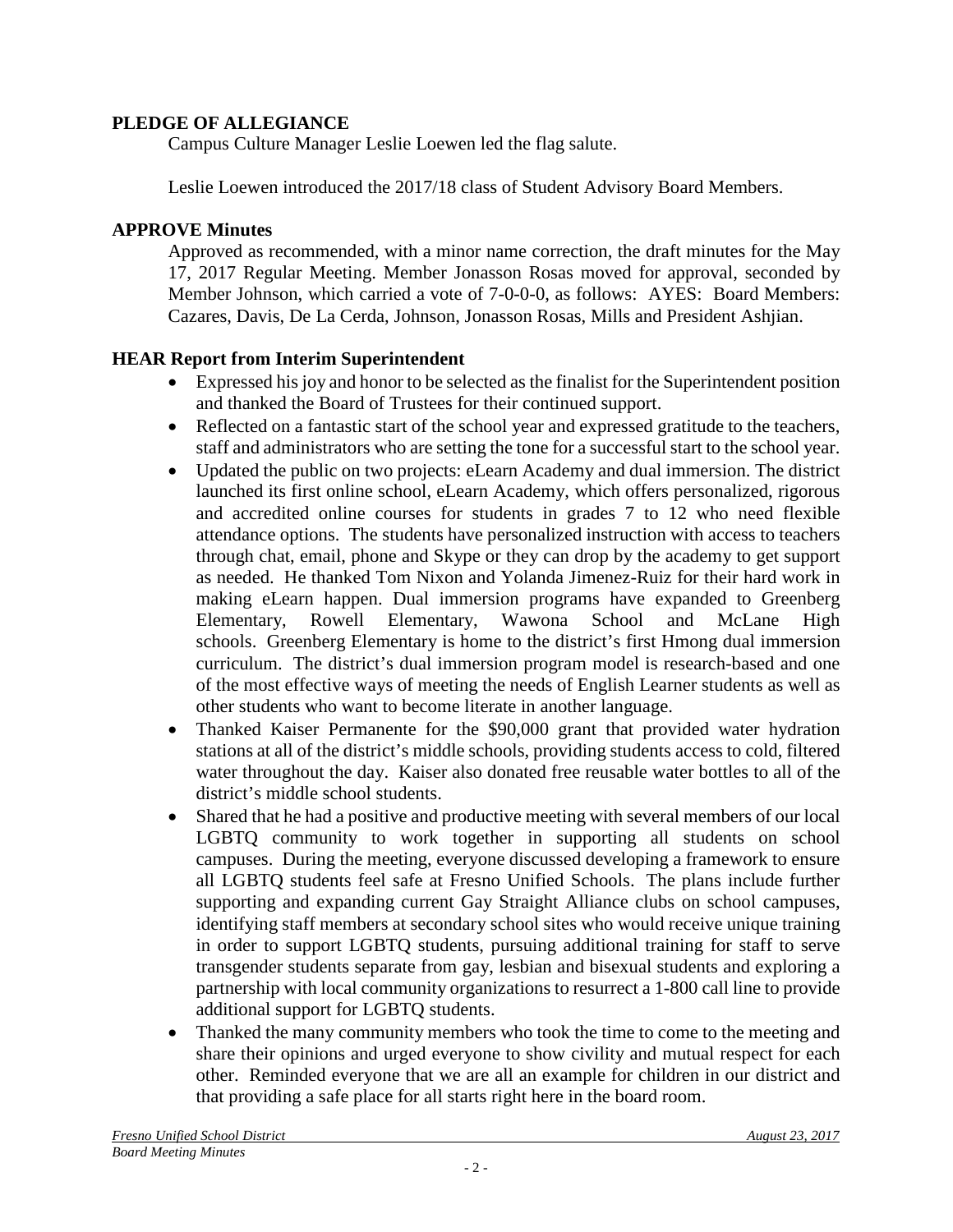On a motion by Member Davis, seconded by Member Mills, the consent agenda, exclusive of agenda item: A-4, A-6, A-8, A-9, A-10, A-12, A-19 and A-20 which were pulled for further discussion, was approved on a roll call vote of 7-0-0-0 as follows: AYES: Board Members: Cazares, Davis, De La Cerda, Johnson, Jonasson Rosas, Mills and President Ashjian.

# **A. CONSENT AGENDA**

#### **A-1, APPROVE Personnel List APPROVED as recommended,** the Personnel List, Appendix A, as submitted.

- **A-2, ADOPT Findings of Fact and Recommendations of District Administrative Board ADOPTED as recommended,** the Findings of Fact and Recommendations of District Administrative Panels resulting from hearings on expulsion and readmittance cases conducted during the period since the August 9, 2017 Regular Board meeting.
- **A-3, ADOPT Variable Term Waiver for Career Technical Education Credential Holders ADOPTED as recommended,** waiver request for Career Technical Education (CTE) Credential holders for English Learner Authorization until CTE program is completed.
- **A-4, APPROVE Service Agreement with ShotSpotter, Inc. to Support Expansion of ShotSpotter Coverage Area, in Conjunction with Fresno Police Department APPROVED as recommended,** a three-year service agreement with ShotSpotter, Inc. for the gunshot location system used by the Fresno Police Department. On February 24, 2016 the Board approved a three-year service agreement with ShotSpotter, Inc. for three square miles. This agreement will increase the total square miles paid for by the District to six square miles and starts a new three-year term to begin upon the go-live date of the new expansion area. The annual cost for six square miles is \$333,334.

# **Community Members who spoke to this item:**

**Kiera Kaiser**, student from Manchester Gate – Is not in support of the district paying for ShotSpotter. The police department should pay for our safety and the district should be in charge of the student's education. The money could be better spent on supplies or other educational things.

**Andrew Fabela –** Is a great tool and the \$10 million that the district has come into will definitely cover that cost.

**Miguel Bibanco –** Does not support the district paying for ShotSpotter. Believes that ShotSpotter should only be paid by the police department.

**Va Her –** Spoke about the needs for supports in the classroom instead of spending money on ShotSpotter.

For the record, comments/questions were made about concerns with the cost of ShotSpotter, can we share costs with our community partners, clarity on the cost and the term of the contract, where is the money coming from, what are the current areas covered and what will be included in the expansion, who and what was used to determine the areas, are schools other than Fresno Unified included, do we have other districts or the county who are participating in this agreement with ShotSpotter, would expansion plans change if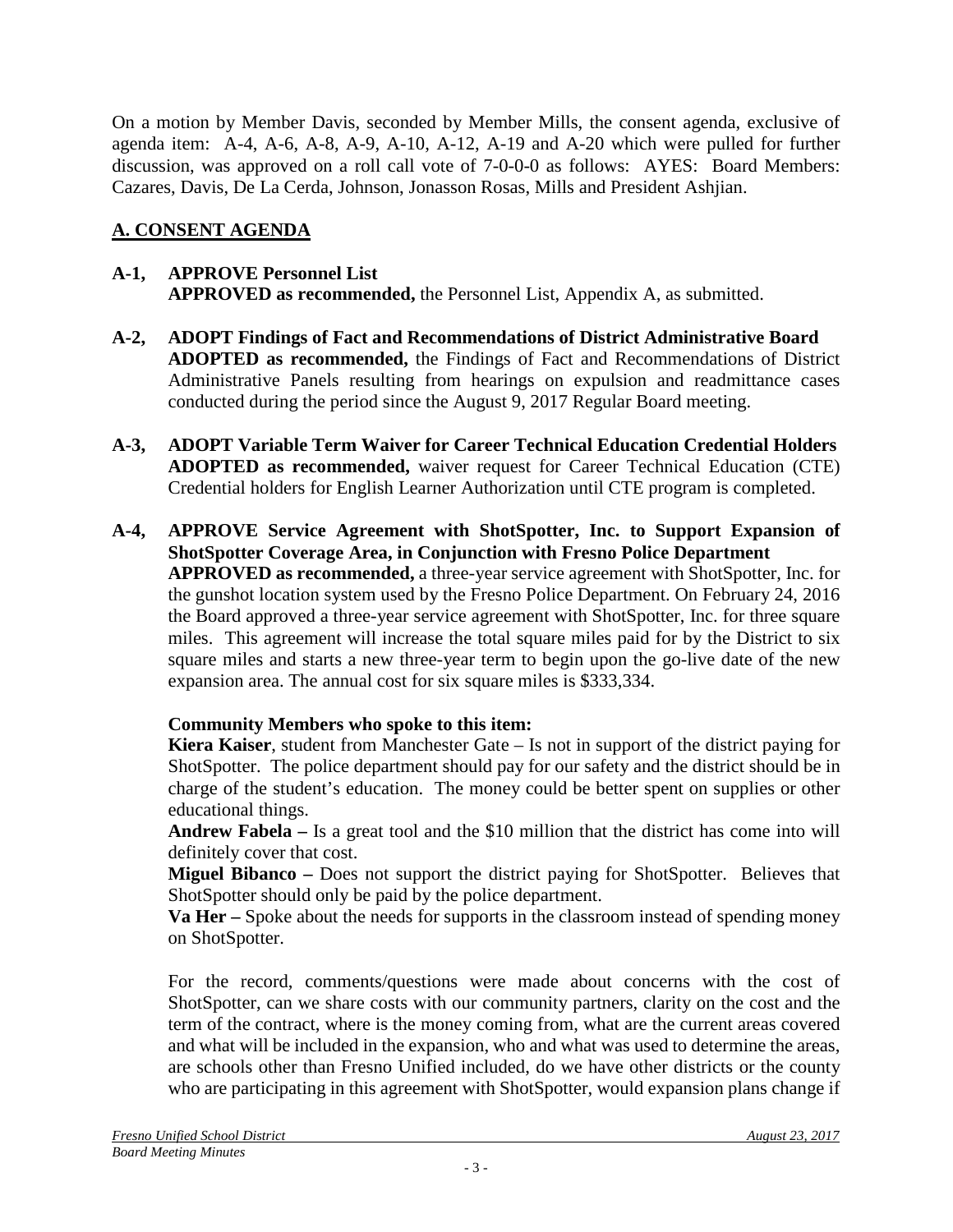not approved this evening, support for ShotSpotter as a good tool, safety for our students, and reduces the time that students are in lockdown. Interim Superintendent Nelson, Fresno Police Chief Dyer, and Fresno Mayor Brand were able to provide clarification. Member Mills moved for approval, seconded by Member Johnson, which carried a 5-2-0-0 vote. AYES: Board Members: Cazares, Davis, Johnson, Mills, and President Ashjian. NOES: Board Members: De La Cerda and Jonasson Rosas.

**A-5, APPROVE Agreement with Law Office of Rick Jensen for Subrogation Services APPROVED as recommended,** an agreement with the Law Office of Rick Jensen which provides subrogation services for the district's workers' compensation, liability and health internal service funds.

## **A-6, APPROVE 2017/18 Consolidated Application for Categorical Aid Programs Spring Release to the California Department of Education**

**APPROVED as recommended,** The Consolidated Application (Con App) which is the tool used by the California Department of Education (CDE) to distribute funds from federal programs to school districts across California. The funds received from this application enable us to serve students through activities described in each school's Single Plan for Student Achievement (SPSA) and in the district's Local Control and Accountability Plan (LCAP).

For the record, comments/questions were made regarding the clarity of the item, what does it mean, what does it do, and what activities will these funds be used for? CFO/Deputy Superintendent Ruth F. Quinto was able to provide clarification. Member Cazares moved for approval, seconded by Member Davis, which carried a 7-0-0-0 vote. AYES: Board Members: Cazares, Davis, De La Cerda, Johnson, Jonasson Rosas, Mills, and President Ashjian.

# **A-7, APPROVE Comprehensive Safe School Plans for 2017/18**

**APPROVED as recommended,** the 2017/18 Comprehensive Safe School Plans for all schools. The Plans support a safe learning environment for students and staff and are organized to align with the California Standardized Emergency Management System. The Comprehensive Safe School Plans are an annual item, updated in coordination with school site administration and presented to the Board for approval at the beginning of each school year.

#### **A-8, APPROVE Second Amendment to Lease Agreement for Property Located at 850 N. Blackstone Avenue**

**APPROVED as recommended,** is the second amendment to the lease agreement with Specific Properties, LLC for the building located at 850 N. Blackstone Avenue in Fresno, which houses Parent University and the Early Learning Department. On September 26, 2012 the Board approved an amendment extending the original lease to September 30, 2017. The recommended amendment extends the lease to September 30, 2022. All other provisions of the lease remain the same including a 90-day termination option for the district. The current rental rate is \$8,777.44 per month which will continue through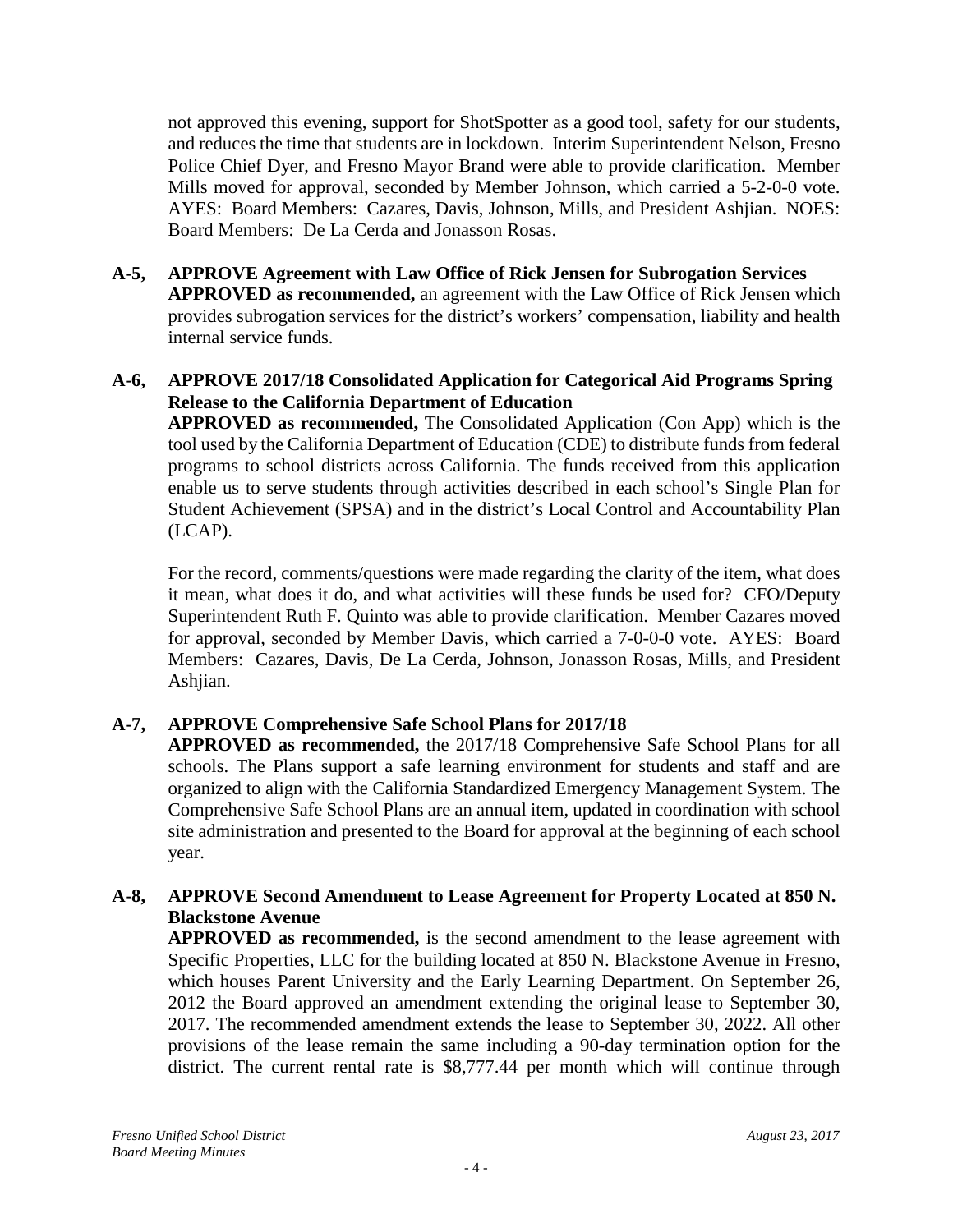September 30, 2017. Starting October 1, 2017, and every October thereafter, there will be a 2% annual increase.

For the record, comments/questions were made regarding the rental rate, would it be cheaper to purchase a building, are there other locations that have the potential to house these programs, would we be displacing the programs that are there currently, and what is the square footage of the building, Chief of Operations Karin Temple was able to provide clarification. Member Cazares moved for approval, seconded by Member Mills, which carried a 7-0-0-0 vote. AYES: Board Members: Cazares, Davis, De La Cerda, Johnson, Jonasson Rosas, Mills, and President Ashjian.

## **A-9, APPROVE Award of Bid 17-27R, A-B, Edison and Roosevelt High Schools Tennis Courts Improvements Rebid**

**APPROVED as recommended,** Bid 17-27R, consisting of two bid sections, to construct new tennis courts at Edison and Roosevelt High Schools. The project will replace existing deteriorated asphalt tennis courts with new post-tensioned concrete courts, for increased longevity and playability, and reduced maintenance. Site accessibility improvements are also included.

Staff recommends award to the lowest responsive, responsible bidder:

|  |                  | Section A Roosevelt Davis Moreno Construction, Inc. Fresno, CA \$1,359,317 |  |
|--|------------------|----------------------------------------------------------------------------|--|
|  | Section B Edison | Davis Moreno Construction, Inc. Fresno, CA \$1,786,784                     |  |

**Board President Ashjian made the following statement regarding Agenda Item A-9:** "Davis Moreno Construction is the vendor identified in Agenda Item A-9. I have been a subcontractor for Davis Moreno on Construction projects not involving Fresno Unified and therefore, I have a conflict as result of my indirect financial interest in the bids this vendor submits to Fresno Unified. However, because I began providing services to Davis Moreno Construction more than 5 years prior to my election to this Board, my conflict is remote and therefore, I am abstaining from this vote pursuant to Board Bylaw 9270."

For the record, there were no comments/questions. Member Davis moved for approval, seconded by Member De La Cerda, which carried a 6-0-1-0 vote. AYES: Board Members: Cazares, Davis, De La Cerda, Johnson, Jonasson Rosas, and Mills. ABSTENSIONS: Board President Ashjian.

**A-10, APPROVE Agreement with Shift3 Technologies for Public Facing School Websites APPROVED as recommended,** Included in the Board binders is a contract with Shift3 Technologies to enhance our existing Fresno Unified website. This will allow LCAP Reports, School Expenditure Plans, School Accountability Report Cards, and CORE Index Reports to be accessible by school, instead of going through four different report areas. The Interim Superintendent recommends approval. Fiscal impact: Sufficient funds are available in the Information Technology General Fund in the amount of \$45,541. Contact person: Kurt Madden, telephone 457-3868.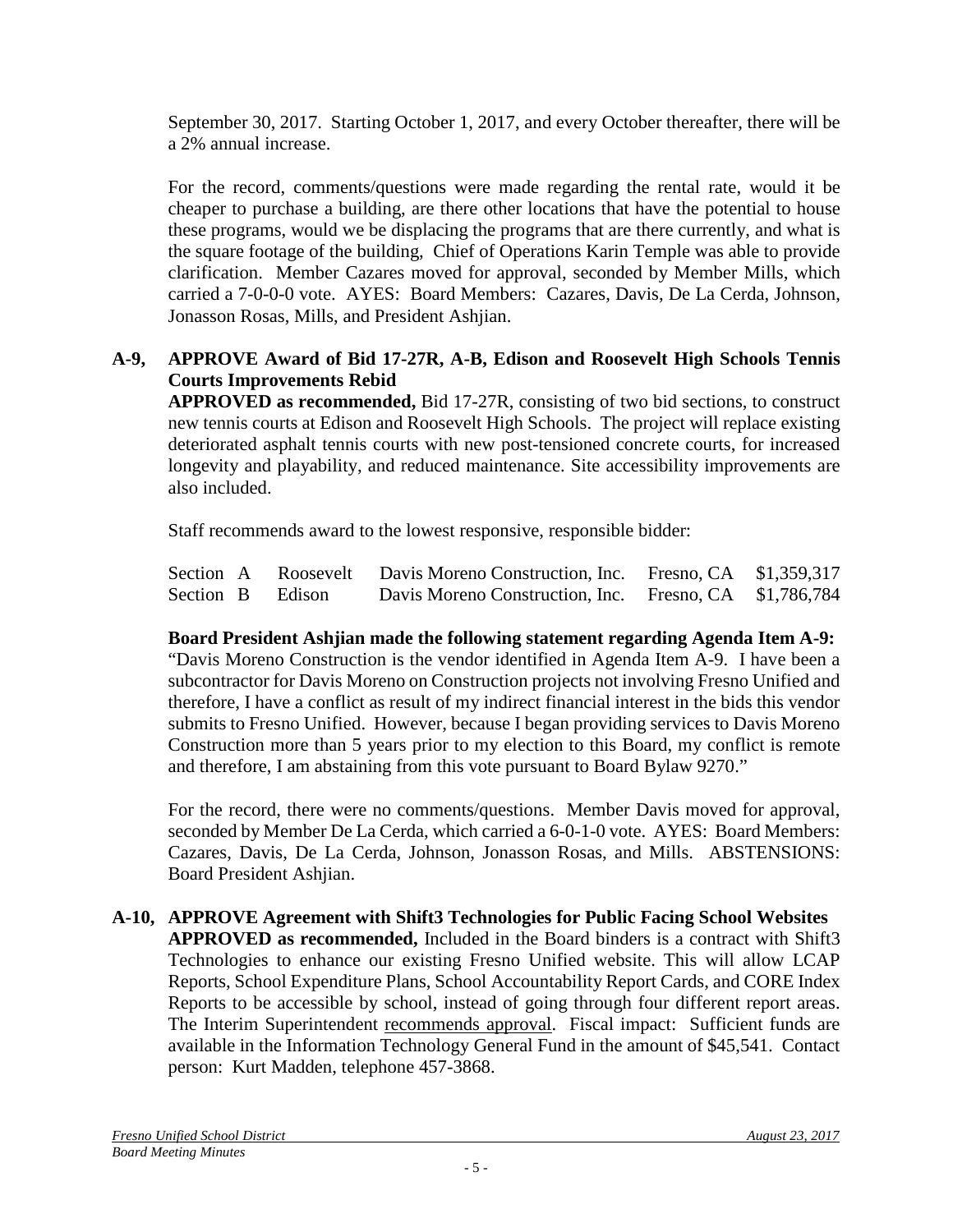For the record, comments/questions were made regarding concerns that our schools websites are outdated, it needs to be more user friendly, what is Shift3 Technologies providing the district and what does our IT department takes care of and will it be required to engage in this vendor again to maintain on-going work. Chief Technology Officer Kurt Madden was able to provide clarification. Member Mills moved for approval, seconded by Member Jonasson Rosas, which carried a 7-0-0-0 vote. AYES: Board Members: Cazares, Davis, De La Cerda, Johnson, Jonasson Rosas, Mills, and President Ashjian.

## **A-11, APPROVE Provisional Internship Permits**

**APPROVED as recommended,** Included in the Board binders are Provisional Internship Permit (PIP) recommendations to rehire or hire upon Board approval. The Interim Superintendent recommends approval. Fiscal impact: There is no fiscal impact to the district. Contact person: Paul Idsvoog, 457-3548.

## **A-12, APPROVE Fresno County Cradle to Career Partnership**

**APPROVED as recommended,** The Cradle to Career (C2C) Partnership for Fresno County is a community-wide partnership of public, private, nonprofit and philanthropic leaders who are organizing efforts and resources around building a shared community vision that all Fresno County youth will realize success and good health at every age, from cradle to career. The Interim Superintendent recommends approval. Fiscal impact: Sufficient funds in the amount of \$50,000 are available in the Unrestricted General Fund. Contact person: David Chavez, telephone 457-3566

For the record, comments/questions were made regarding the budget, who is participating in the partnership, and who is the leading agency. Interim Superintendent Nelson was able to provide clarification. Member Cazares moved for approval, seconded by Member Mills, which carried a 7-0-0-0 vote. AYES: Board Members: Cazares, Davis, De La Cerda, Johnson, Jonasson Rosas, Mills, and President Ashjian.

# **A-13, DENY Claim #17-0725-0246**

**DENIED as recommended,** Included in the Board binders is a Claim for Damages by a Minor, case #17-0725-0246. The Interim Superintendent recommends that the Claim be denied and the matter referred to the district's Director of Benefits and Risk Management for further handling. Fiscal impact: There is no fiscal impact to the district. Contact person: Ruth F. Quinto, telephone 457-6226.

# **A-14, DENY Claim #17-0725-0247**

**DENIED as recommended,** Included in the Board binders is a Claim for Damages by Travis Manzo, case #17-0725-0247. The Interim Superintendent recommends that the Claim be denied and the matter referred to the district's Director of Benefits and Risk Management for further handling. Fiscal impact: There is no fiscal impact to the district. Contact person: Ruth F. Quinto, telephone 457-6226.

## **A-15, DENY Claim #17-0725-0248**

**DENIED as recommended,** Included in the Board binders is a Claim for Damages by Victoria Manzo, case #17-0725-0248. The Interim Superintendent recommends that the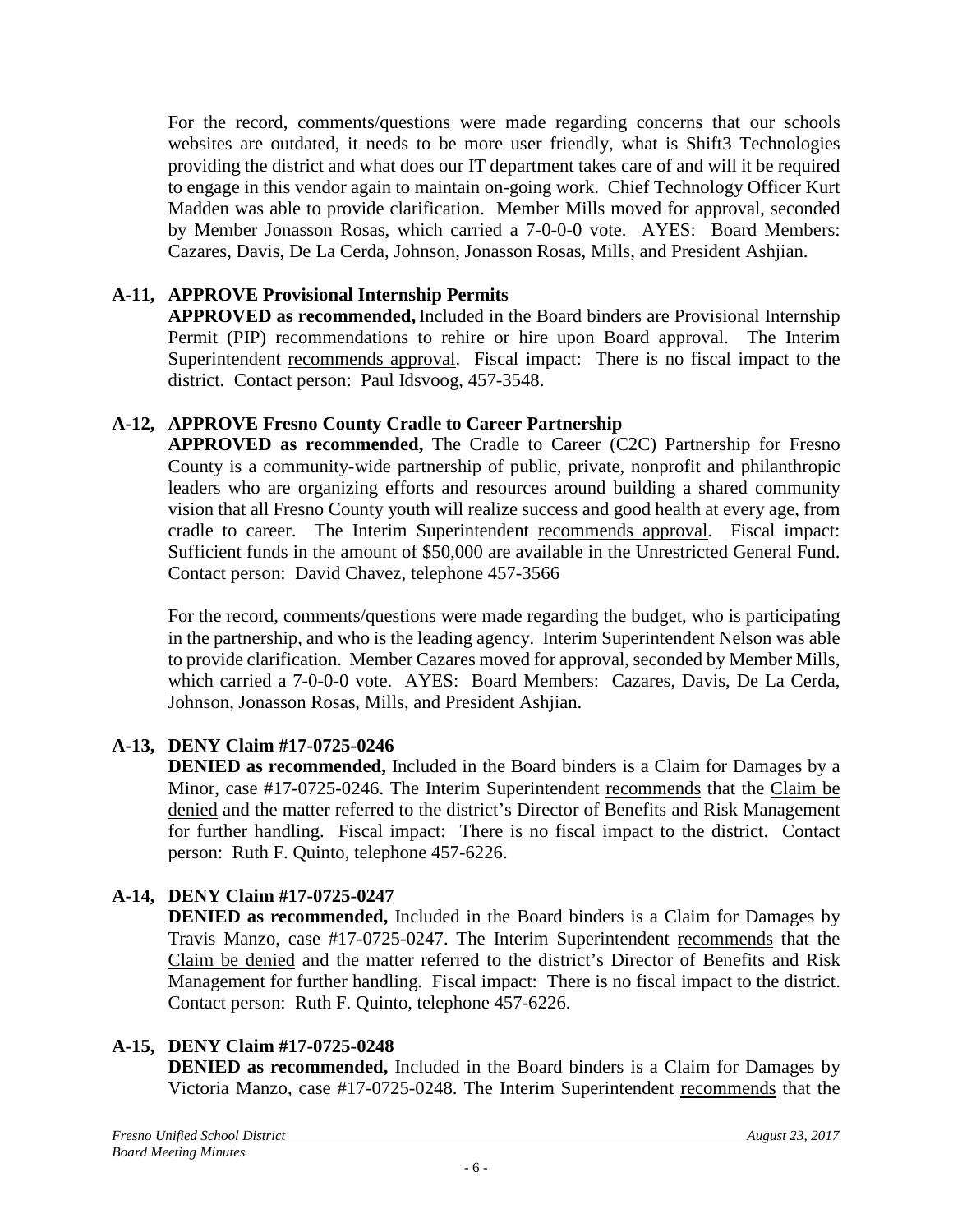Claim be denied and the matter referred to the district's Director of Benefits and Risk Management for further handling. Fiscal impact: There is no fiscal impact to the district. Contact person: Ruth F. Quinto, telephone 457-6226.

# **A-16, RATIFY Agreement with Delta TeamCare for WellPath Services**

**RATIFIED as recommended,** Included in the Board Binders is an agreement with Delta TeamCare to provide WellPath administrative services related to the district's health plan. The Interim Superintendent recommends ratification. Fiscal impact: Sufficient funds are available in the health internal service fund. Contact person: Ruth F. Quinto, telephone 457-6226.

#### **A-17, RATIFY Grant Application to the United States Citizenship and Immigration Services for the 2017 Citizenship Assimilation Grant Program**

**RATIFIED as recommended,** Ratification is requested for a grant application to the U.S. Citizenship and Immigration Services for the 2017 Citizenship Assimilation Grant Program. The Interim Superintendent recommends ratification. Fiscal impact: Potential grant award is \$250,000 over two years. Contact person: Kim Mecum, telephone 457- 3731.

# **A-18, RATIFY Independent Contractor Services Agreement with Reading and Beyond**

**RATIFIED as recommended,** Ratification is requested for an independent contractor services agreement between Fresno Unified School District and Reading and Beyond. This agreement was a continuation of a comprehensive literacy intervention program for students identified by Fresno Unified who were enrolled at Yokomi, Lowell and Jefferson Elementary, along with their K-12 household members. Additionally, students were identified at each school site for support by the school principal. The Interim Superintendent recommends ratification. Fiscal impact: Sufficient funds in the amount of \$691,435 have been set aside in the Title I budget for the Reading and Beyond Agreement. Contact person: David Chavez, telephone 457-3566.

## **A-19, RATIFY Independent Contractor Services Agreement with Fresno County EOC/Street Saints**

**RATIFIED as recommended,** Included in the Board binders is an Independent Contractor Services Agreement with Fresno County EOC/Street Saints ("Fresno Street Saints") to provide a community presence at Edison High School, Gaston Middle School, Roosevelt High School, Tehipite Middle School and the Early Learning Center. The Interim Superintendent recommends ratification. Fiscal impact: Funding of \$335,000 is available in the 2017/18 Safety and Security budget. Contact person: Karin Temple, 457-3980.

## **Prior to the vote board member Jonasson Rosas made the following statement:**

"Fresno EOC is the vendor for Independent Contractor Services Agreement as stated in item A-19. I am employed by Fresno EOC, which is a nonprofit corporation. I did not participate in making these contracts and, therefore, I am abstaining from this vote pursuant to Board Bylaw 9270."

For the record, comments/questions were made regarding agreement, is this an extension of an agreement or is this a new agreement, what was the cost in the previous school year,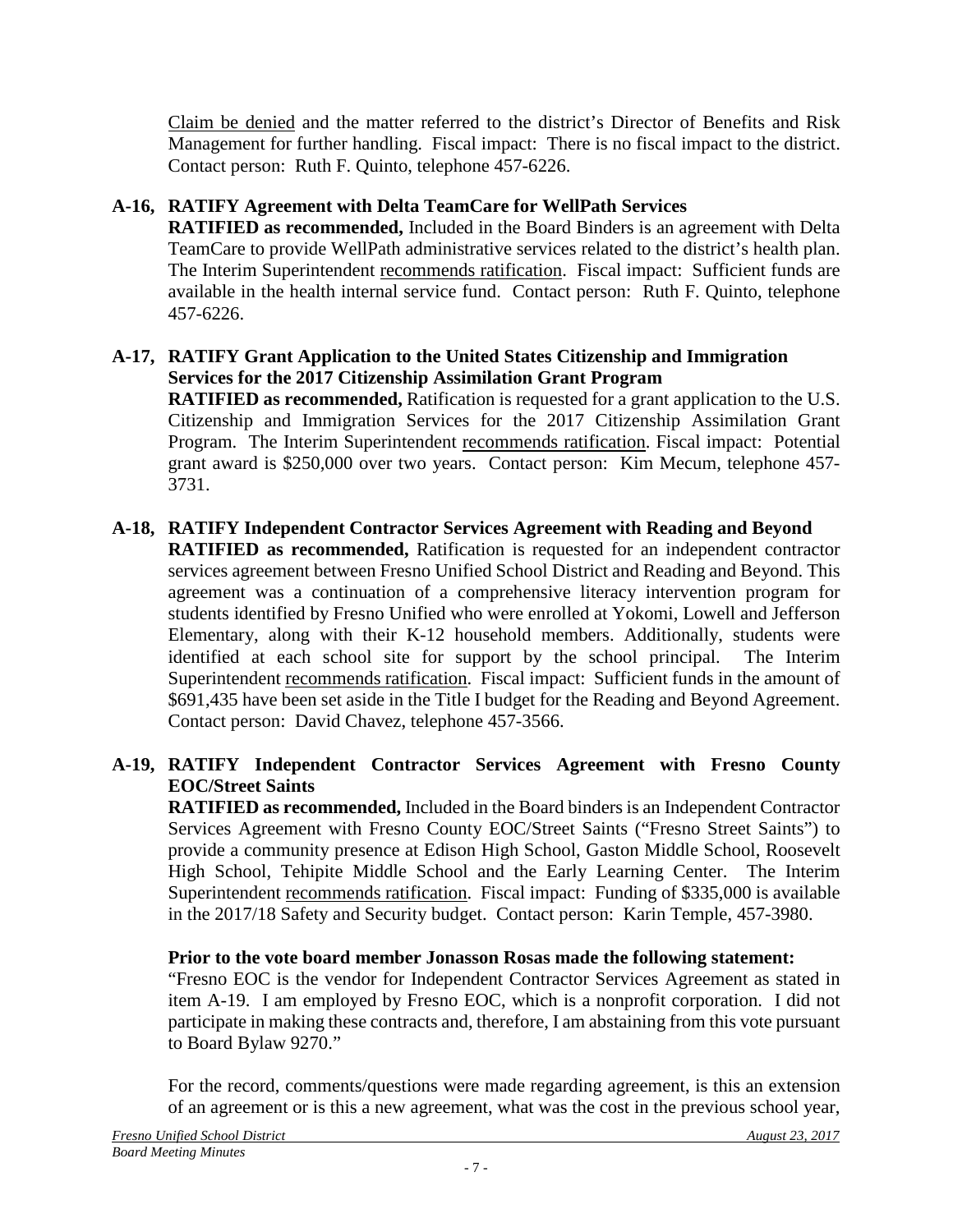does Street Saints provide similar programs to other schools without district funding, how is this contract paid out, and a suggestion to look into offerings for Fort Miller. Interim Superintendent Nelson and Street Saints Executive Director Brian King were able to provide clarification. Member Cazares moved for approval, seconded by Member De La Cerda, which carried a 6-0-1-0 vote. AYES: Board Members: Cazares, Davis, De La Cerda, Johnson, Mills, and President Ashjian. ABSTENSIONS: Jonasson Rosas.

#### **A-20, RATIFY Purchase Orders from May 1, 2017 through June 30, 2017**

**RATIFIED as recommended,** Included in the Board binders is information on purchase orders issued from May 1, 2017, through June 30, 2017. Purchase orders for \$10,000 or more are presented first, followed by purchase orders for less than \$10,000. A list of purchase orders issued for Associated Student Body (ASB) accounts is also provided. The Interim Superintendent recommends ratification. Fiscal impact: Funding is noted on the attached pages. Contact person: Karin Temple, telephone 457-3134.

#### **Prior to the vote Board President Ashjian made the following statement:**

"Davis Moreno Construction is a vendor included in the Purchase Orders for May 1, 2017 through June 30, 2017. I have been a subcontractor for Davis Moreno Construction on other projects not involving Fresno Unified and therefore, I have an indirect financial interest in this vendor's purchase orders. However, because I began providing services to Davis Moreno more than 5 years prior to my election to this Board, my conflict is remote. Therefore, I am abstaining from this vote pursuant to Board Bylaw 9270."

#### **Prior to the vote Board Member Jonasson Rosas made the following statement:**

"Fresno EOC is the vendor for purchase order number 459523 as stated in item A-20. I am employed by Fresno EOC, which is a nonprofit corporation. I did not participate in making these contracts. Because of my employment with Fresno EOC, I have a remote financial interest in these contracts and, therefore, I am abstaining from this vote pursuant to Board Bylaw 9270."

For the record, there were no comments/questions. Member Davis moved for approval, seconded by Member Johnson, which carried a 5-0-2-0 vote. AYES: Board Members: Cazares, Davis, De La Cerda, Johnson, and Mills. ABSTENSIONS: Board Members: Ashjian and Jonasson Rosas.

# **END OF CONSENT AGENDA**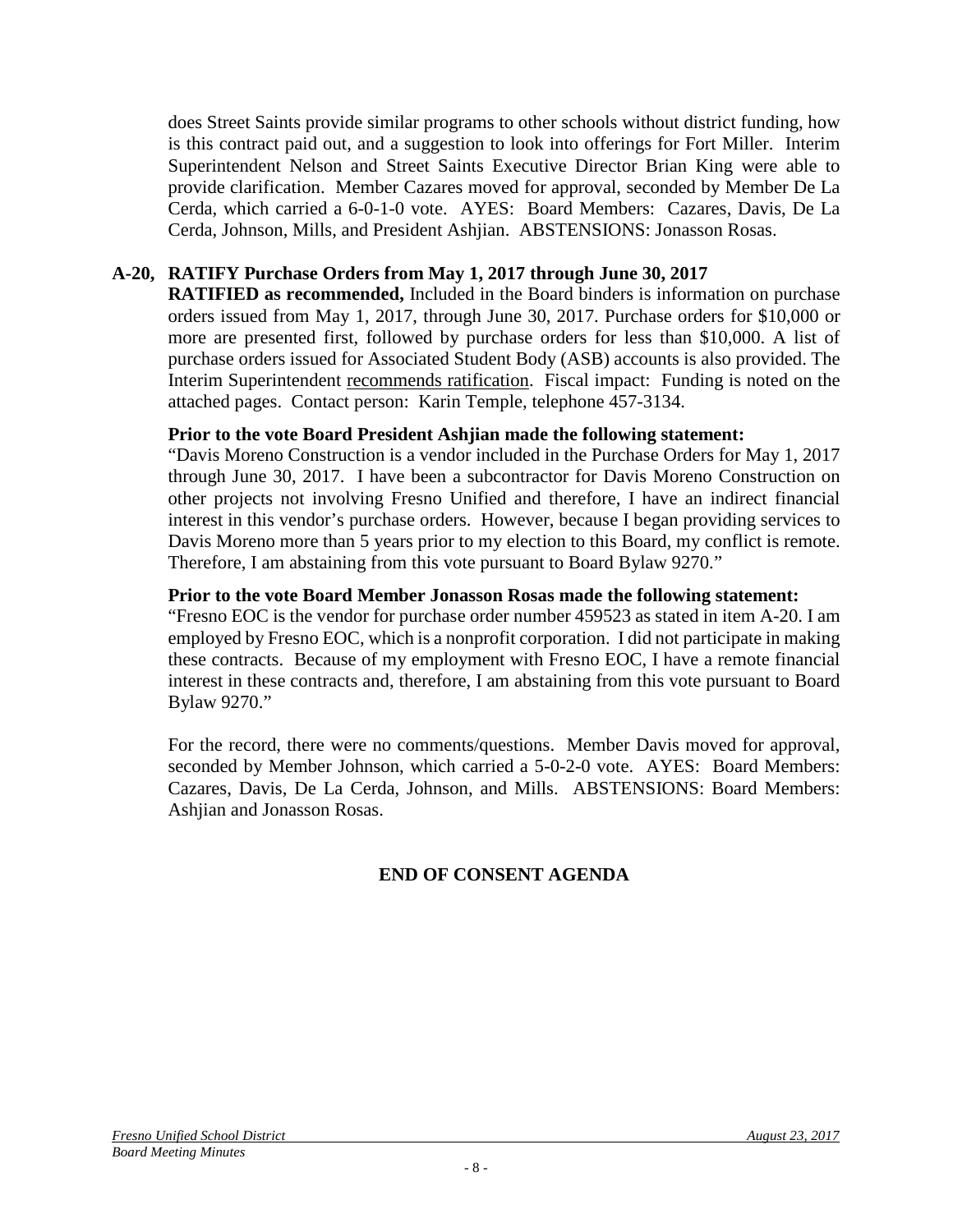# **UNSCHEDULED ORAL COMMUNICATIONS**

**Francine and Murry Farber** – Spoke about their program *Steve Scholars* and the exciting events that will take place this 2017/18 school year. This school year will be the first cohort to complete the program, approximately 25 students will receive scholarships.

The following individuals spoke about comments made by Board President Brooke Ashjian in the Fresno Bee on the Healthy Youth Act and LGBT curriculum. Comments were made regarding freedom of speech, schools as a safe place for students and parents, age appropriate curriculum, a parents responsibility to teach their children, parental rights, free exercise of religious liberty, the removal of Board Member Ashjian as President, the need to co-exist, work together and be respectful, people make mistakes, the words of Board President Ashjian were hurtful, opposition to a state mandated policy on sex education, and separation of church and state.

| <b>Gary Bredefeld</b>       | <b>Andrew Fabela</b>      |
|-----------------------------|---------------------------|
| <b>Jim Franklin</b>         | <b>Josh Fulfer</b>        |
| <b>Donald R. Levitt</b>     | <b>Ben Bergquam</b>       |
| <b>Chris Jarvis</b>         | <b>Tonya Stokes</b>       |
| <b>Abel Parra Gutierrez</b> | <b>Patti Potter</b>       |
| <b>Mary Haskin</b>          | <b>Zoyer Zyndel</b>       |
| <b>Sandy Torosian</b>       | <b>Jordan Fitzpatrick</b> |
| <b>Jason Barberich</b>      | <b>Allison Murphy</b>     |
| <b>Marilyn Jolley</b>       |                           |

*The Board of Education took a break at 8:40 p.m. and resumed at 8:53 p.m.*

# **B. CONFERENCE/DISCUSSION AGENDA**

## **Agenda Item B-21, Present and Discuss Opening of Schools – 2017/18 School Year**

Staff presented an update to the Board regarding strategic and operational initiatives to support student success for the 2017/18 school year.

Presentation by Interim Chief of Staff David Chavez, Chief of Technology Kurt Madden, Chief Academic Officer Kim Mecum, and Chief of Operations Karin Temple.

An opportunity was provided to hear questions/concerns from members of the Board and staff was available to respond.

For the record, comments/questions were made regarding Roosevelt High School and the absence of a HAVC program, other CTE offerings at Roosevelt High School, the definition of the Construction pathway, Graduation rates to be broken down by ethnicity, designated time taught in primary language for ELD students, clarity on Lab Schools, the decline of Math proficiency in 2017 in grades 7, 8, and 11, what are we doing to increase our scores, when were the supports implemented, how does the board receive real time data dashboard information, Math has changed there is a lot of reading, support students with incentives along with community members, not one plan will fit all schools, class size ratios, air conditioning not working the first few weeks of school, concern about the lack of facility space at Roosevelt for additional programing, lunch app for your phone, bus drivers and test driving their routes, smooth transition for Rata, concerns regarding the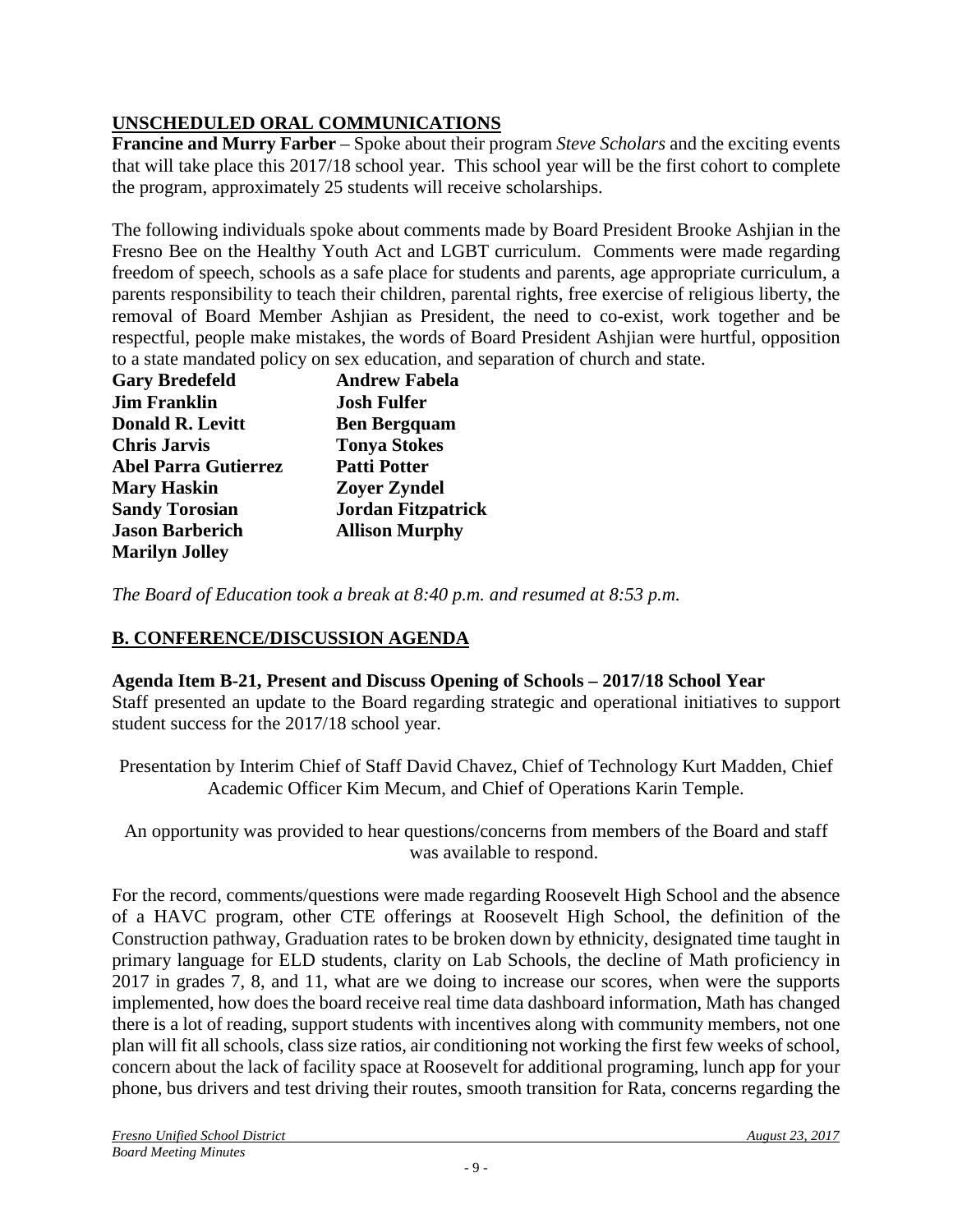inclement weather and students being dropped off at Rata, concerns regarding Design Science, clarity on the process of the job reports being generated, congratulated staff on the expediency of setting up Wawona for Dual Immersion, bike racks at schools, and skateboard lockers. Deputy Superintendent/CFO Ruth F. Quinto, Interim Chief of Staff David Chavez, Chief of Technology Kurt Madden, Chief Academic Officer Kim Mecum, Chief of Operations Karin Temple, Chief of Human Resources Paul Idsvoog, Executive Officer Sally Fowler, and Assistant Superintendent Maria Maldonado were able to provide clarification.

In addition there was one community member who addressed the board:

**Andrew Fabela** – spoke about the districts graduation rates vs. being college ready, how many of our seniors have "D's" and do we really have substantial growth.

## **Agenda Item B-22, Present and Discuss Constituent Services Reporting**

This report is an update from last year's report which was presented to the Board on August 24, 2016. Also included is the Constituent Services Quarterly Reporting for Constituent Services activities for the time period of May 1, 2017 through July 31, 2017. The Quarterly Reporting for the Valenzuela/Williams Uniform Complaint Procedures reporting for May 1, 2017 through July 31, 2017 are also included, in accordance with Education Code § 35186.

Presentation by Executive Director Teresa Plascencia.

An opportunity was provided to hear questions/concerns from members of the Board and staff was available to respond.

For the record, comments/questions were made regarding the need to have additional staff in the Constituent Services program. Teresa Plascencia was able to provide clarification. No action is required for this item.

Member De La Cerda moved to extend the meeting for one hour, seconded by Member Cazares, which carried a 7-0-0-0 vote. AYES: Board Members: Cazares, Davis, De La Cerda, Johnson, Jonasson Rosas, Mills and President Ashjian.

#### **C. RECEIVE INFORMATION & REPORTS**

#### **The Board is in receipt of Agenda Item C-23, Fresno Unified School District's Fourth Quarterly Investment Report for Fiscal Year 2016/17**

The Board is in receipt of the fourth quarter investment report for the period ending June 30, 2017. Board Policy 3430(a) requires the Superintendent, or designee, to supply the Board of Education with quarterly and annual reports on district investments. As of June 30, 2017 Fresno Unified School District is in compliance with Board Policy 3430(a) for investments.

Community member **Howard Watkins** spoke to Agenda Item C-23. He spoke of the importance of educating students on the concept of Conception to Age Two.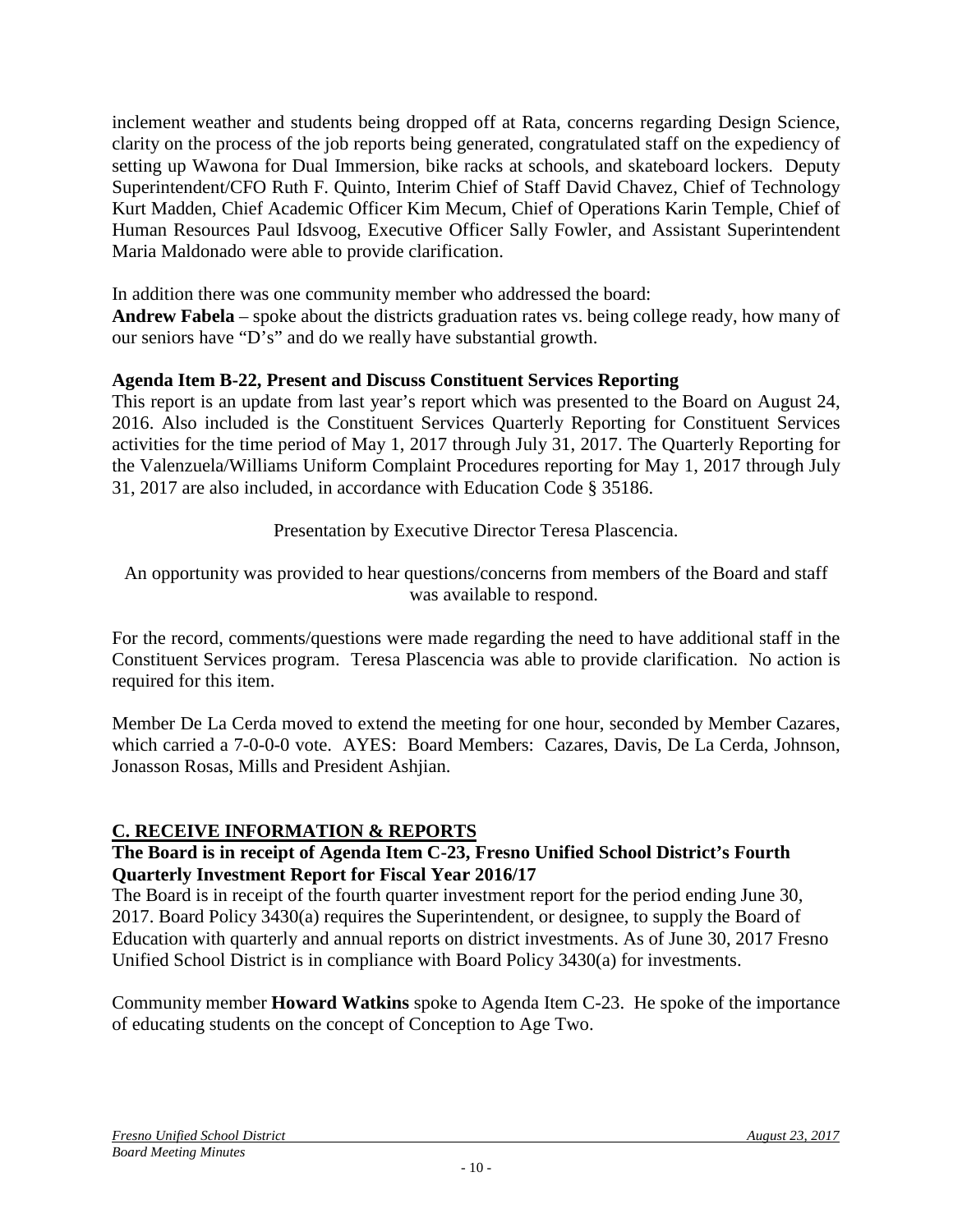## **Unscheduled Oral Communication –** *continued*

The following individuals spoke about removing Trustee Ashjian as President of the Board, an individual's right to freedom of speech, separation of church and state, pushing religion on others, Fresno is a multi-faith community, comprehensive sex education, intolerance, safety for the children of Fresno, and representing the board.

**Howard Watkins Jessica Mahoney Rev. Tim Kutzmark Ruth Jenkins Deborah Maggy Eleanor Dote Kaede Acuña Chris Fischer**

**Kenneth Mackie from Canelo Wallace Pardron & Mackie representing the Original Fresno Watchdogs for Ethical Bidding** – spoke about a FPPC complaint against Brooke Ashjian regarding Undisclosed Real Property, a request to FPPC to initiate Civil Action against Brooke Ashjian and a Complaint for an Injunction.

## **BOARD/INTERIM SUPERINTENDENT COMMUNICATIONS**

**Board Member Jonasson Rosas** – Requested workshops on the initiatives that the district is implementing.

**Board Member De La Cerda** – Requested a board communication with the broken down data that was discussed in the presentation, the mapping of Shot Spotter, and thanked staff for all their hard work.

**Board Member Cazares** – thanked the public for coming to the board meeting and their comments, we listened and are appreciative. Also thanked staff for a successful first week of school and encouraged them to bring forward new initiatives.

**Board Member Ashjian** – announced he would be reading a statement and wanted it to be included verbatim in the record:

Ladies and Gentlemen, in the last few days we have seen our community torn by *misrepresentations and false allegations by individuals who represent the National LGBT movement. They came to our community from out of town, to demand that I resign my seat on the School board simply because I dare to express concerns regarding a curriculum which will be taught to our children. State law does mandates certain things to be taught, which I stated publicly I would support, because it is law, even though I have concerns. But for the intolerant that isn't good enough. You see, they want to silence any voice who dares question anything LGBT.* 

*Their tactic's and narrow-mindedness remind me of those individuals my great grandparents spoke about, during the dark days of the Ottoman Empire leading up to the 1915 Genocide of our people. 1.5 million Armenians were murdered because they dared to disagree with the powers that be. The intolerance shown by the Ottoman's toward my people was insufferable. These leaders of the LGBT movement are much like them, these outsiders came here attacking my church, trying to blame the faith community, for comments that I alone am responsible for. This too, was a tool of the Ottoman Empire as they tried to diminish the Armenian Churches.*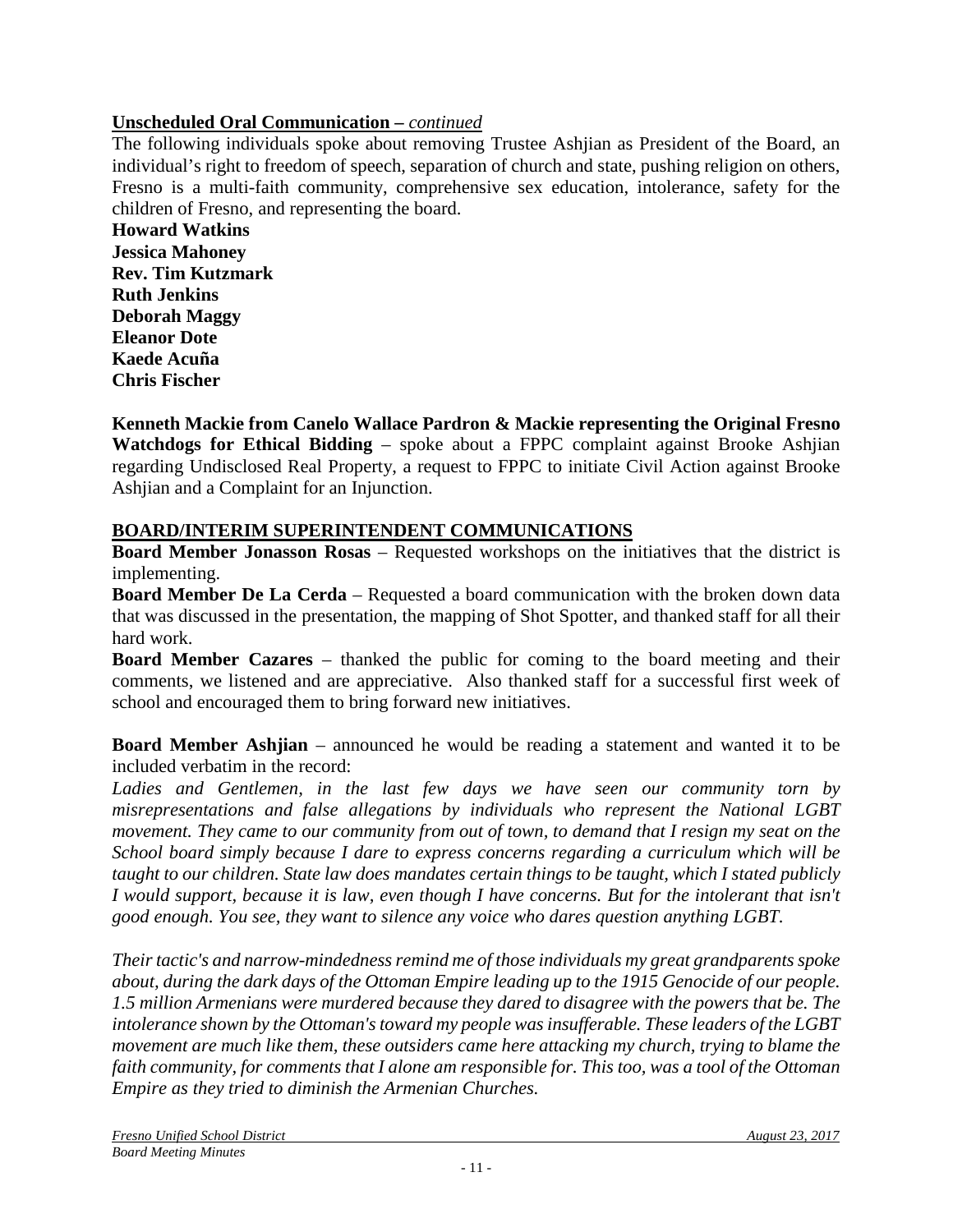*Let me be clear. I spoke as an elected official, and as a Father. The day parents and their duly elected representative lose their voice in matters of education impacting our children, is the day, we morph from education to indoctrination.* 

*As an elected official representing the parents of this district, who elected me with 90% of the vote, one of the highest percentages in California history. Their vote empowers me to be a watchman on the tower, a voice of reason, to raise a flag of concern when warranted. If we cannot speak openly and freely, then how are we an open and free society? What do these LGBT leaders fear? dialogue, or could it be, they simply want to silence anyone who may express or hold a differing opinion. To me this is pure fascism. The undeniable truth is, in our country, we have every right to express our opinions, it is called freedom of speech.* 

*These individuals who are personally attacking me and my religious foundation while demanding my resignation, I ask why? Is it simply because I exercised my Constitutional rights of freedom of speech while I was doing my duty or isn't something more nefarious, like simply desiring to muzzle anyone who dares not fall in line with the narrative of the day.* 

*It is sad, they like the Ottoman's are trying to be the thought police. They are trying to make people of faith second class citizens, as they seek to silence our voices in the public square. Just like what my great grandparents and millions of others had to endure at the hands of the Ottoman's, before escaping to America.* 

*Today, we are being attacked, vilified, labeled and accused by people who know nothing about me, my personal history or beliefs. They simply want to impose their will upon others by silencing our voices. Again, much like the Ottoman's who silenced, belittled or even worse any Armenian who dared to question or stand up to the politically correct voices of their day. I say today, on behalf of our American Armenian community, No, not again, not on my watch.*

*They say I am intolerant, yet I am not the one seeking to impose my will upon others. The truth is, the very people who demand tolerance from others, are in fact the true intolerants. They seek to silence all voices who express or share a concern or a difference of opinion. Instead of respecting the differences of opinion and honoring the equal rights granted to all, they dishonor the constitution. Benjamin Franklin said, "Freedom of speech is a principal pillar of a free government: When this support is taken away, the constitution of a free society is dissolved, and tyranny is erected on its ruins". Is that what we want as a legacy for our children? For me, this slippery slope to another Ottoman Empire if we are not vigilant. That is not the America we know and love, which became home and refuge for my ancestors and my people as well as millions of others.* 

*Remember, if freedom of speech is limited only to those who society views as politically correct, then it is only a matter of time before, these same shortsighted and bigoted individuals will turn their sights upon the other freedoms granted us by the Constitution, such as the freedom of the press, and freedom of Religion.* 

*I want to be clear, I want to be very clear, I will NOT resign my position, and I will not be silenced by bully's who want to control the public narrative by mischaracterizing the intent and meaning*